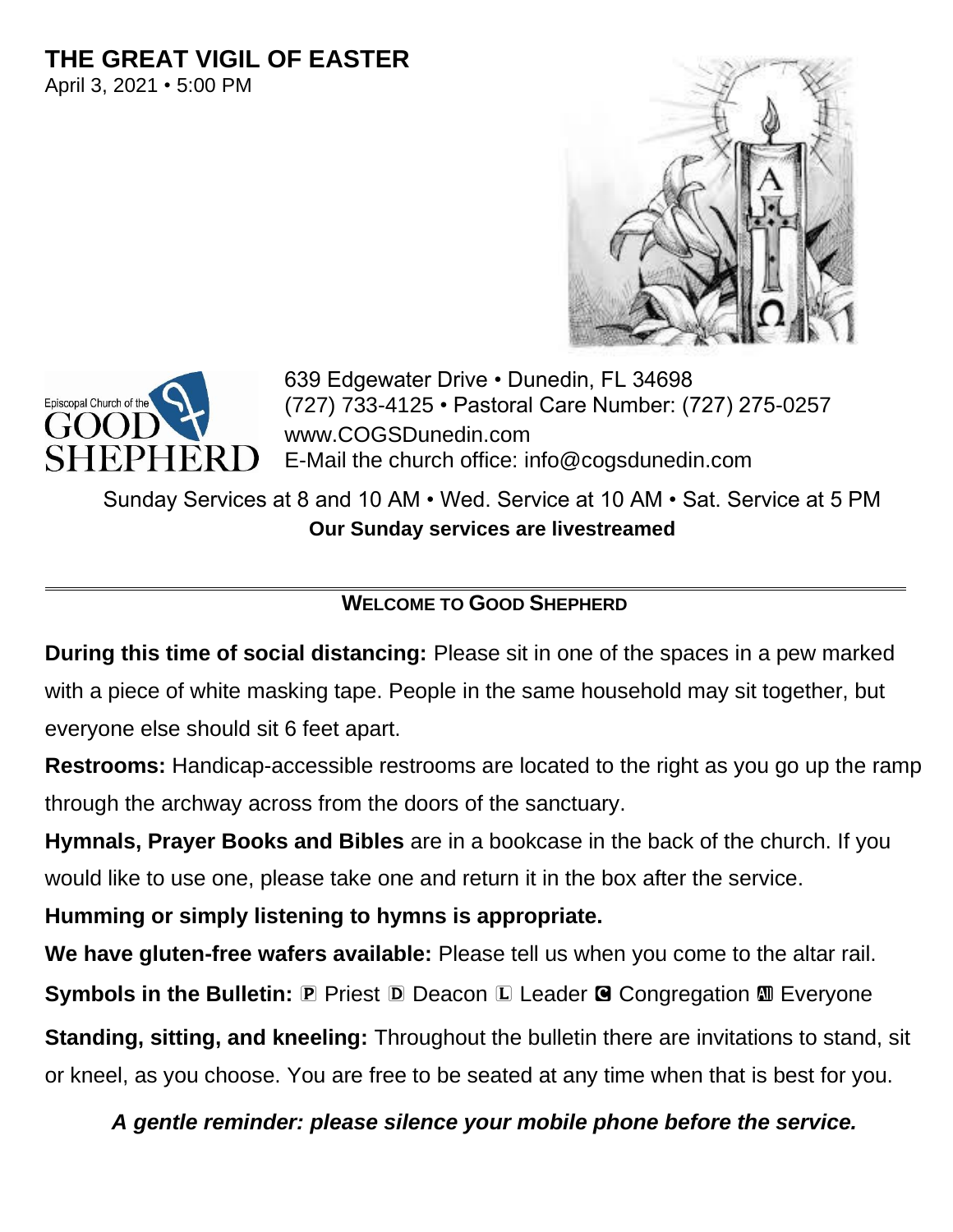## **GATHERING FOR WORSHIP**

#### **PRELUDE**

#### [*During the Prelude, please prepare for worship by observing attentive silence.*]

### **THE LIGHTING OF THE PASCHAL CANDLE**

In the darkness, fire is kindled; after which the Celebrant may address the people in these or similar words

P Dear friends in Christ: On this most holy night, in which our Lord Jesus passed over from death to life, the Church invites her members, dispersed throughout the world, to gather in vigil and prayer. For this is the Passover of the Lord, in which, by hearing his Word and celebrating his Sacraments, we share in his victory over death.

P Let us pray. O God, through your Son you have bestowed upon your people the brightness of your light: Sanctify this new fire, and grant that in this Paschal feast we may so burn with heavenly desires, that with pure minds we may attain to the festival of everlasting light; through Jesus Christ our Lord. *Amen***.**

*The Paschal Candle is then lighted. The Deacon processes down the aisle, pausing three times to chant.* 

#### D The light of Christ. C **Thanks be to God.**

- D Rejoice now, heavenly hosts and choirs of angels, and let your trumpets shout Salvation for the victory of our mighty King. Rejoice and sing now, all the round earth, bright with a glorious splendor, for darkness has been vanquished by our eternal King. Rejoice and be glad now, Mother Church, and let your holy courts, in radiant light, resound with the praises of your people. All you who stand near this marvelous and holy flame, pray with me to God the Almighty for the grace to sing the worthy praise of this great light; through Jesus Christ his Son our Lord, who lives and reigns with him, in the unity of the Holy Spirit, one God, for ever and ever. *Amen***.**
- D The Lord be with you.
- C **And also with you.**
- D Let us give thanks to the Lord our God.

### C **It is right to give him thanks and praise.**

D It is truly right and good, always and everywhere, with our whole heart and mind and voice, to praise you, the invisible, almighty, and eternal God, and your only-begotten Son, Jesus Christ our Lord; for he is the true Paschal Lamb, who at the feast of the Passover paid for us the debt of Adam's sin, and by his blood delivered your faithful people. This is the night, when you brought our fathers, the children of Israel, out of bondage in Egypt, and led them through the Red Sea on dry land. This is the night, when all who believe in Christ are delivered from the gloom of sin, and are restored to grace and holiness of life. This is the night, when Christ broke the bonds of death and hell, and rose victorious from the grave. How wonderful and beyond our knowing, O God, is your mercy and loving-kindness to us, that to redeem a slave, you gave a Son.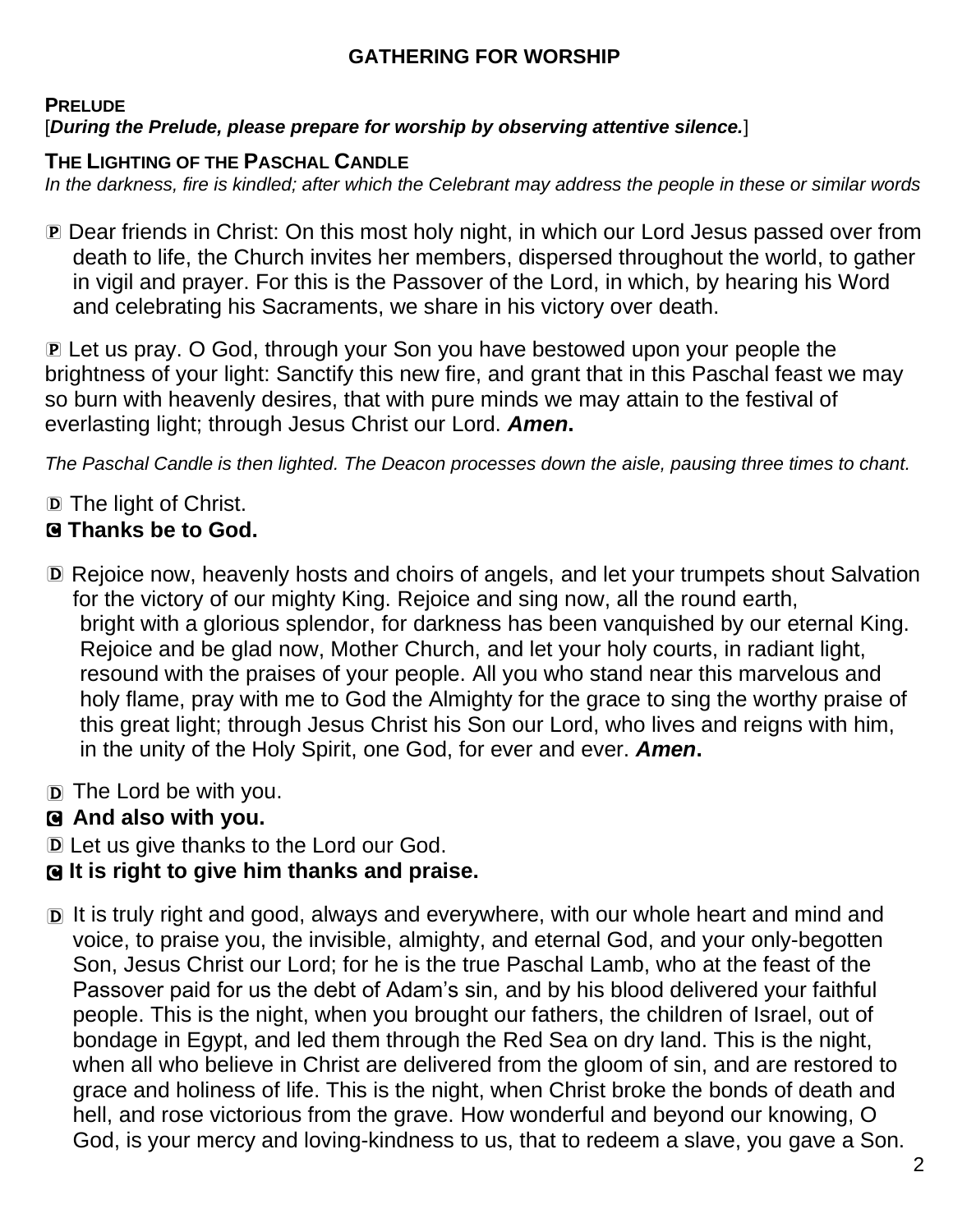How holy is this night, when wickedness is put to flight, and sin is washed away. It restores innocence to the fallen, and joy to those who mourn. It casts out pride and hatred, and brings peace and concord. How blessed is this night, when earth and heaven are joined and man is reconciled to God. Holy Father, accept our evening sacrifice, the offering of this candle in your honor. May it shine continually to drive away all darkness. May Christ, the Morning Star who knows no setting, find it ever burning he who gives his light to all creation, and who lives and reigns for ever and ever.

C **Amen**.

## **THE SACRAMENT OF HOLY BAPTISM**

## **BAPTISMAL RITE**

- **P** The Candidate for Holy Baptism will now be presented.
- **R** We present Olivia Marie Dickie to receive the Sacrament of Baptism.
- P I ask Olivia Marie's parents and sponsors: Will you be responsible for seeing that the child you present is brought up in the Christian Faith and life?
- $\mathbb R$  I will, with God's help.
- P Will you by your prayers and witness help this child to grow into the full stature of Christ?
- $\mathbb B$  I will, with God's help.
- P Do you renounce Satan and all the spiritual forces of wickedness that rebel against God?

# C **I renounce them.**

P Do you renounce the evil powers of this world which corrupt and destroy the creatures of God?

# C **I renounce them.**

P Do you renounce all sinful desires that draw you from the love of God?

# C **I renounce them.**

P Do you turn to Jesus Christ and accept him as your Savior?

C **I do.**

P Do you put your whole trust in his grace and love?

# C **I do.**

P Do you promise to follow and obey him as your Lord?

C **I do.**

- P Will you who witness these vows do all in your power to support this candidate in their life in Christ:
- C **We will.**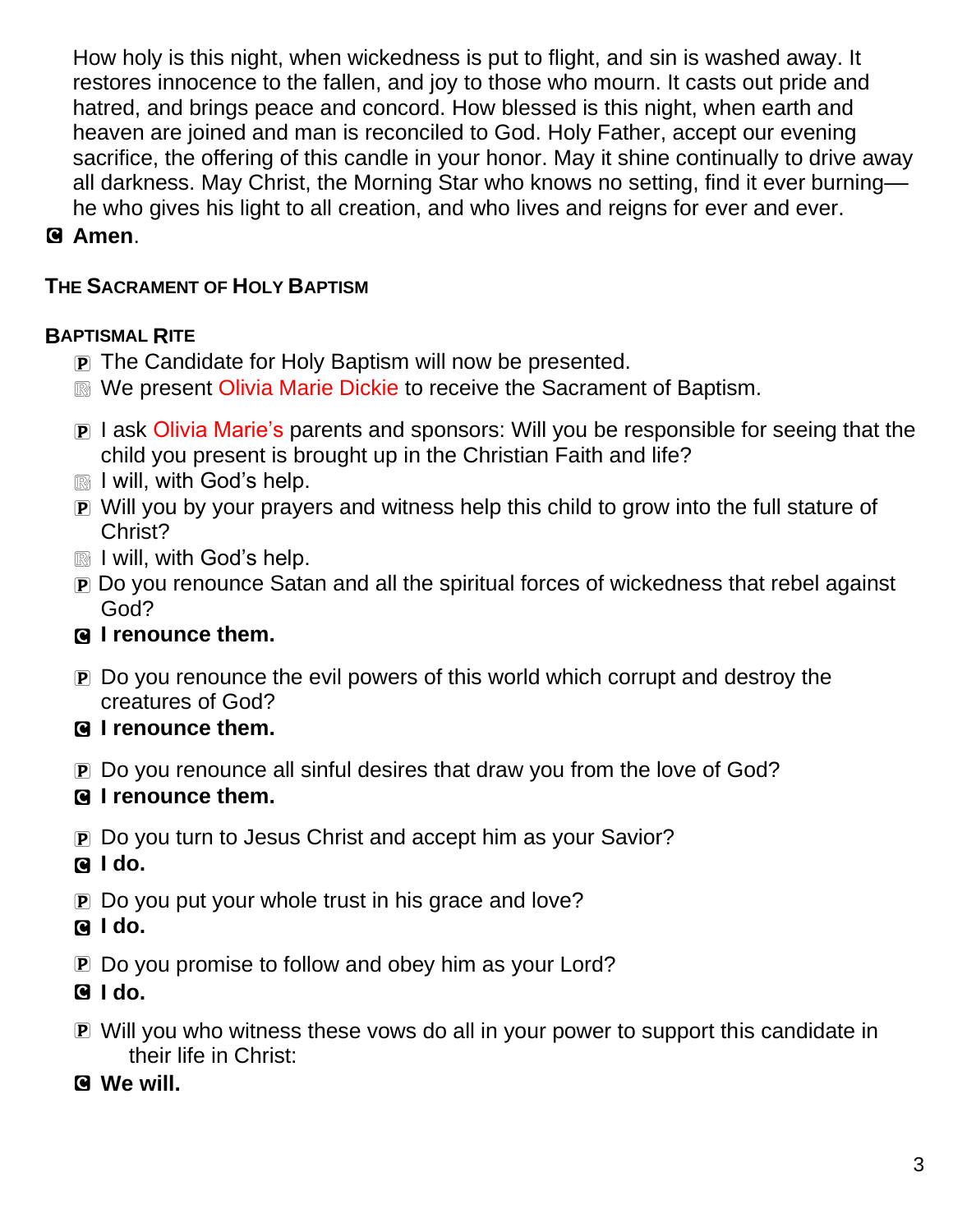P Let us join with those who are committing themselves to Christ and renew our own baptismal covenant.

# **THE BAPTISMAL COVENANT**

- P Do you believe in God the Father?
- C **I believe in God, the Father almighty, creator of heaven and earth.**
- P Do you believe in Jesus Christ, the Son of God?
- C **I believe in Jesus Christ, his only Son, our Lord. He was conceived by the power of the Holy Spirit and born of the Virgin Mary. He suffered under Pontius Pilate, was crucified, died, and was buried. He descended to the dead. On the third day he rose again. He ascended into heaven, and is seated at the right hand of the Father. He will come again to judge the living and the dead.**
- P Do you believe in God the Holy Spirit?
- C **I believe in the Holy Spirit, the holy catholic Church, the communion of saints, the forgiveness of sins, the resurrection of the body, and the life everlasting.**
- P Will you continue in the apostles' teaching and fellowship, in the breaking of bread, and in the prayers?
- C **I will, with God's help.**
- P Will you persevere in resisting evil, and, whenever you fall into sin, repent and return to the Lord?
- C **I will, with God's help.**
- P Will you proclaim by word and example the Good News of God in Christ?
- C **I will, with God's help.**
- P Will you seek and serve Christ in all persons, loving your neighbor as yourself?
- C **I will, with God's help.**
- P Will you strive for justice and peace among all people, and respect the dignity of every human being?
- C **I will, with God's help.**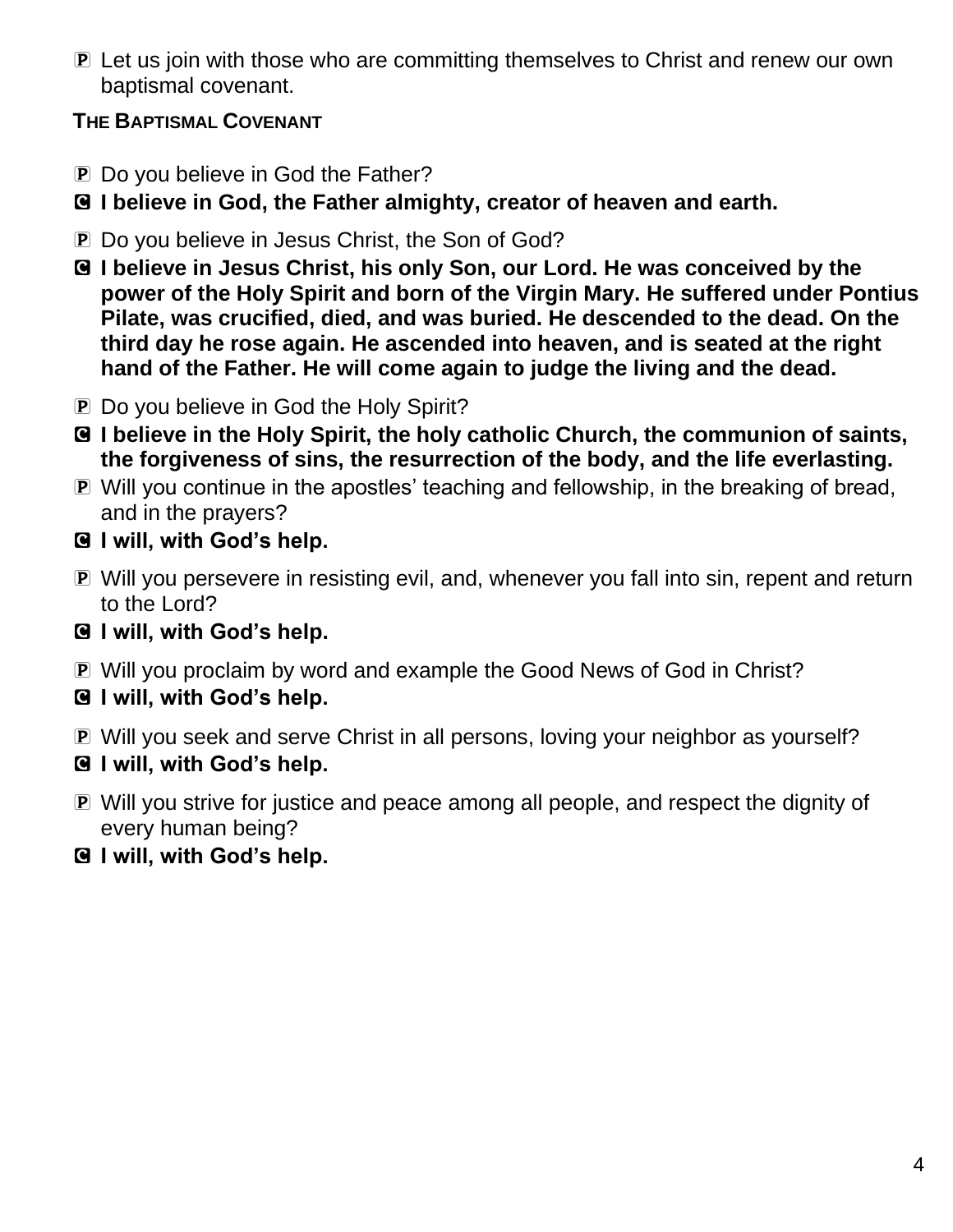## **PRAYERS FOR THE CANDIDATE**

D Let us now pray for those who are about to receive the Sacrament of new birth.

- L Deliver Olivia, and all your people, O Lord, from the way of sin and death.
- C **Lord, hear our prayer.**
- L Open all hearts to your grace and truth.
- C **Lord, hear our prayer.**
- L Fill Olivia, and all your people with your holy and life-giving Spirit.
- C **Lord, hear our prayer.**
- L Keep Olivia, and all your people in the faith and communion of your holy Church.
- C **Lord, hear our prayer.**
- **L** Teach Olivia, and all of us to love others in the power of the Spirit.
- C **Lord, hear our prayer.**
- L Send Olivia, and all of us into the world in witness to your love.
- C **Lord, hear our prayer.**
- L Bring Olivia, and all your people to the fullness of your peace and glory.
- C **Lord, hear our prayer.**
- L Grant, O Lord, that all who are baptized into the death of Jesus Christ your Son may live in the power of his resurrection and look for him to come again in glory; who lives and reigns now and forever.
- C **Amen**.

# **THANKSGIVING OVER THE WATER**

- $\overline{p}$  The Lord be with you.
- C **And also with you.**
- **P** Let us give thanks to the Lord our God.

# C **It is right to give him thanks and praise.**

- P We thank you, Almighty God, for the gift of water. Over it the Holy Spirit moved in the beginning of creation. Through it you led the children of Israel out of their bondage in Egypt into the land of promise. In it your Son Jesus received the baptism of John and was anointed by the Holy Spirit as the Messiah, the Christ, to lead us, through his death and resurrection, from the bondage of sin into everlasting life.
- P We thank you, Father, for the water of Baptism. In it we are buried with Christ in his death. By it we share in his resurrection. Through it we are reborn by the Holy Spirit. Therefore, in joyful obedience to your Son, we bring into his fellowship those who come to him in faith, baptizing them in the Name of the Father, and of the Son, and of the Holy Spirit.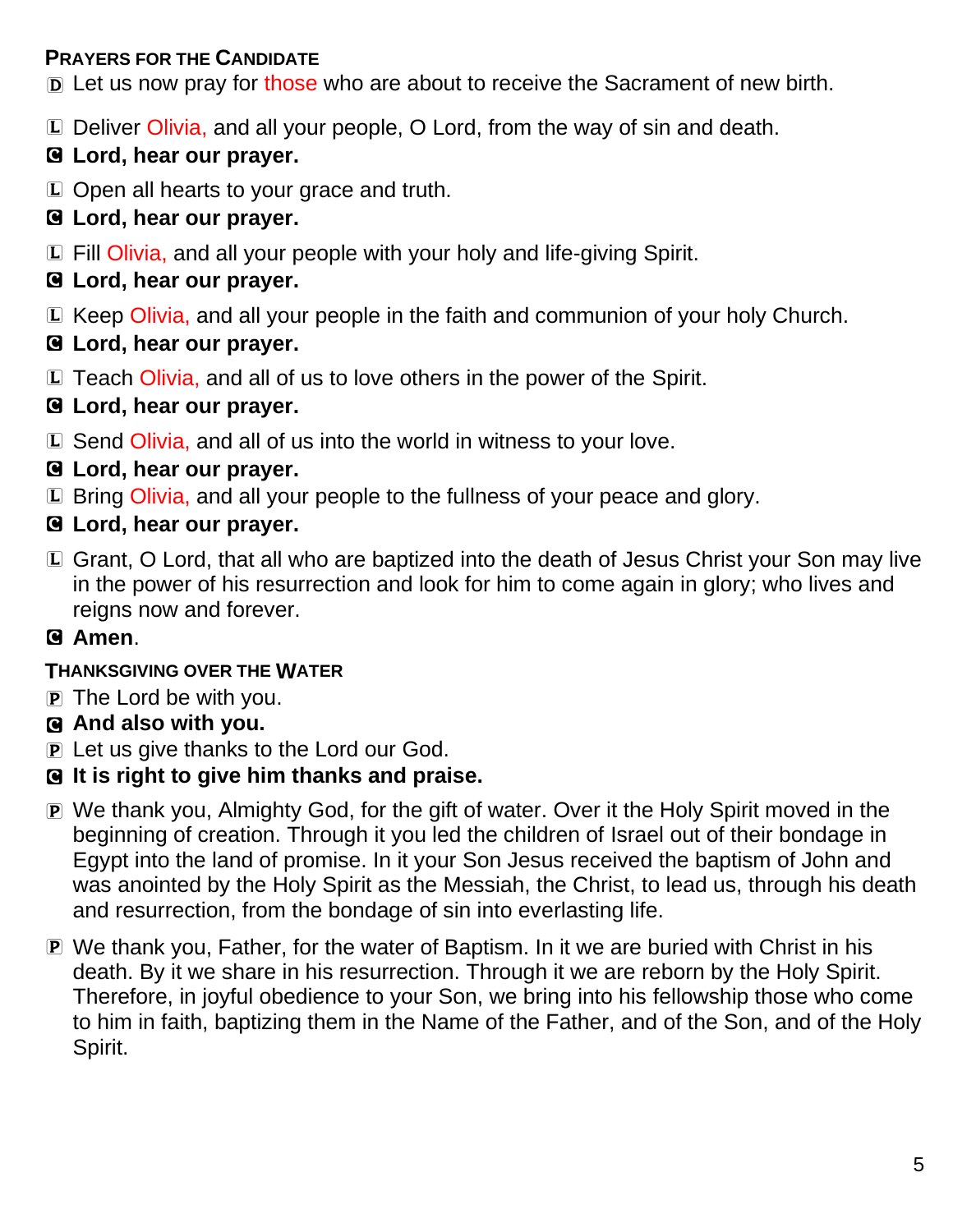- P Now sanctify this water, we pray you, by the power of your Holy Spirit, that those who here are cleansed from sin and born again may continue for ever in the risen life of Jesus Christ our Savior. To him, to you, and to the Holy Spirit, be all honor and glory, now and for ever.
- C **Amen.**

# **THE BAPTISM**

- **P** Olivia Marie, I baptize you in the Name of the Father, and of the Son, and of the Holy Spirit.
- C **Amen.**
- **P** Let us pray... Heavenly Father, we thank you that by water and the Holy Spirit you have bestowed upon your servants the forgiveness of sin, and have raised her to the new life of grace. Sustain her, O Lord, in your Holy Spirit. Give her an inquiring and discerning heart, the courage to will and to persevere, a spirit to know and to love you, and the gift of joy and wonder in all your works.
- C **Amen.**
- **P** Olivia Marie, you are sealed by the Holy Spirit in Baptism and marked as Christ's own for ever.
- C **Amen.**

*A lighted candle is presented.*

- P Let your light so shine before others that they may see your good works and give glory to your Father who is in heaven.
- **P** Let us welcome the newly baptized.
- C **We receive you into the household of God. Confess the faith of Christ crucified, proclaim his resurrection, and share with us in his eternal priesthood.**

# **AT THE EUCHARIST**

- P Alleluia. Christ is risen:
- C **The Lord is risen indeed. Alleluia.**
- P Let us pray… Assist us mercifully with your help, O Lord God of our salvation, that we may enter with joy upon the contemplation of those mighty acts, whereby you have given us life and immortality; through Jesus Christ our Lord.
- C **Amen.**

*Note: It is a tradition to ring small, tuneful bells as the Gloria is sung.*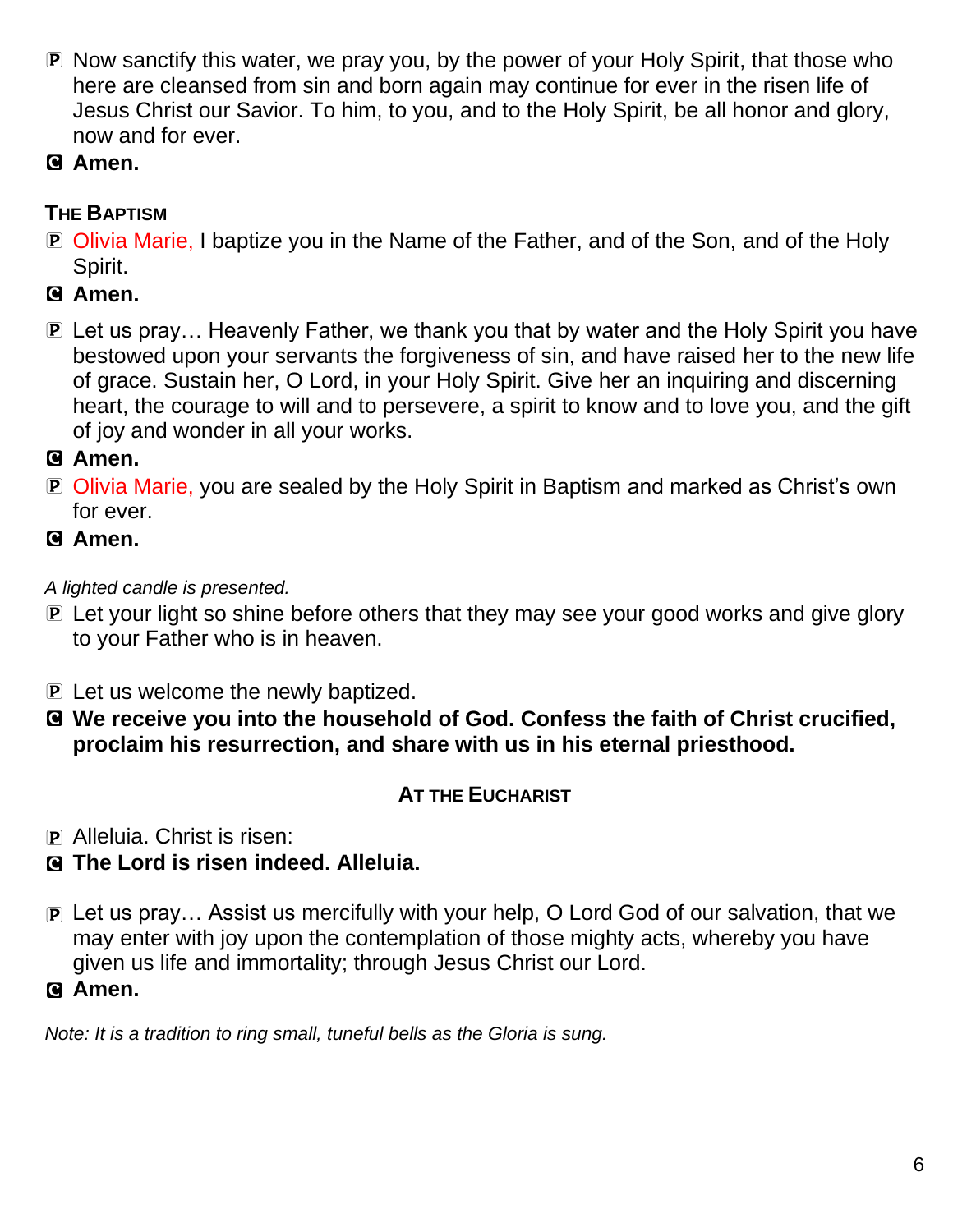**GLORIA S-280**

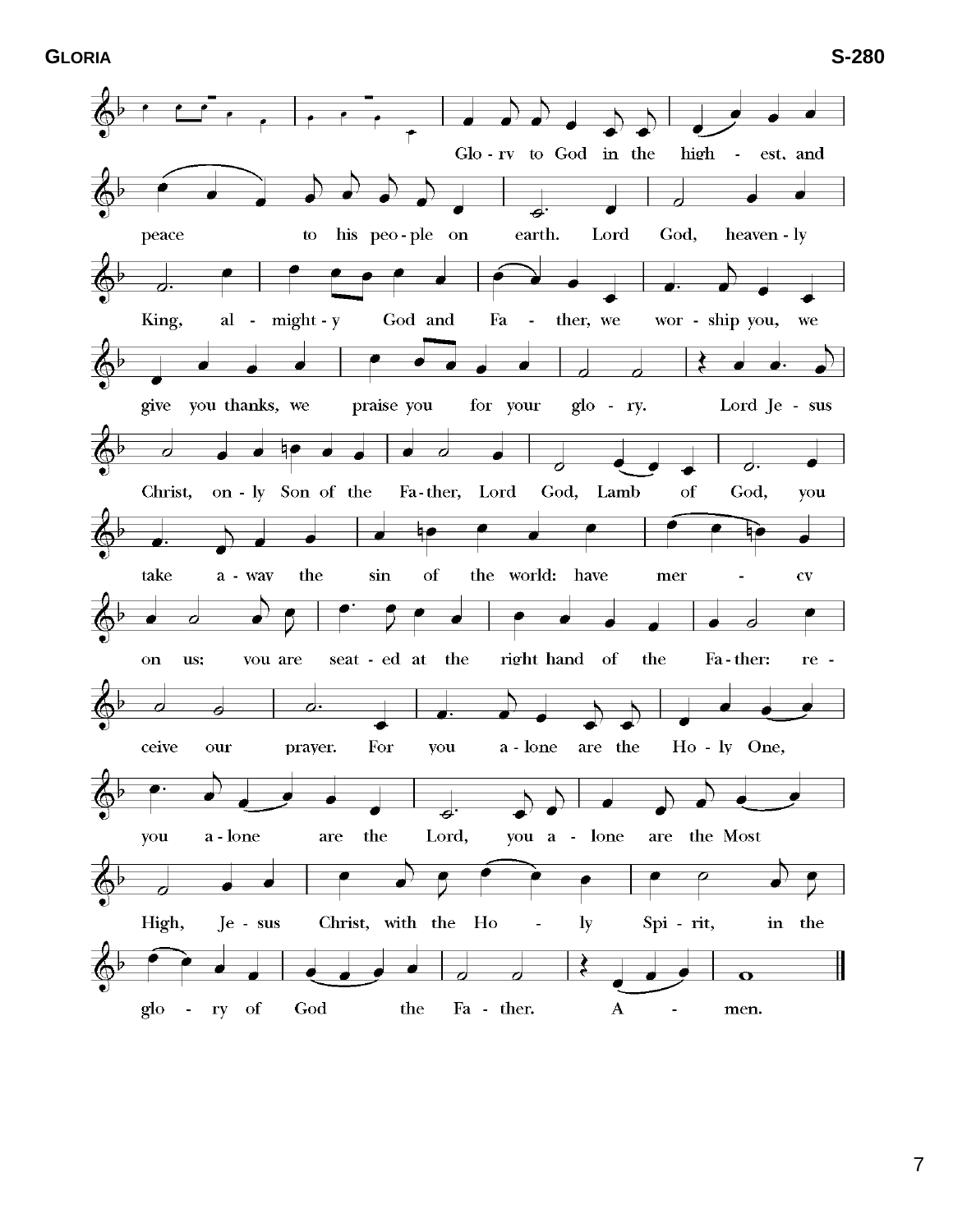## **COLLECT OF THE DAY**

P The Lord be with you.

## C **And also with you.**

- P Let us pray… Almighty God, who for our redemption gave your only begotten Son to the death of the cross, and by his glorious resurrection delivered us from the power of our enemy: Grant us so to die daily to sin, that we may evermore live with him in the joy of his resurrection; through Jesus Christ your Son our Lord, who lives and reigns with you and the Holy Spirit, one God, now and for ever.
- C **Amen.**

## **The Epistle, Romans 6:3-11**

- L Do you not know that all of us who have been baptized into Christ Jesus were baptized into his death? Therefore we have been buried with him by baptism into death, so that, just as Christ was raised from the dead by the glory of the Father, so we too might walk in newness of life. For if we have been united with him in a death like his, we will certainly be united with him in a resurrection like his. We know that our old self was crucified with him so that the body of sin might be destroyed, and we might no longer be enslaved to sin. For whoever has died is freed from sin. But if we have died with Christ, we believe that we will also live with him. We know that Christ, being raised from the dead, will never die again; death no longer has dominion over him. The death he died, he died to sin, once for all; but the life he lives, he lives to God. So you also must consider yourselves dead to sin and alive to God in Christ Jesus.
- D The Word of the Lord.

### C **Thanks be to God.**

| <b>HYMN</b> | <b>Jesus Christ Is Risen Today</b>                                                                                                                                              | $H. 207$ , vs 1-3 |
|-------------|---------------------------------------------------------------------------------------------------------------------------------------------------------------------------------|-------------------|
| C           | Jesus Christ is risen today, Alleluia!<br>our triumphant holy day, Alleluia!<br>who did once upon the cross, Alleluia!<br>suffer to redeem our loss. Alleluia!                  |                   |
|             | Hymns of praise then let us sing, Alleluia!<br>unto Christ, our heavenly King, Alleluia!<br>who endured the cross and grave, Alleluia!<br>sinners to redeem and save. Alleluia! |                   |
|             | But the pains which he endured, Alleluia!<br>our salvation have procured, Alleluia!<br>now above the sky he's King, Alleluia!<br>where the angels ever sing. Alleluia!          |                   |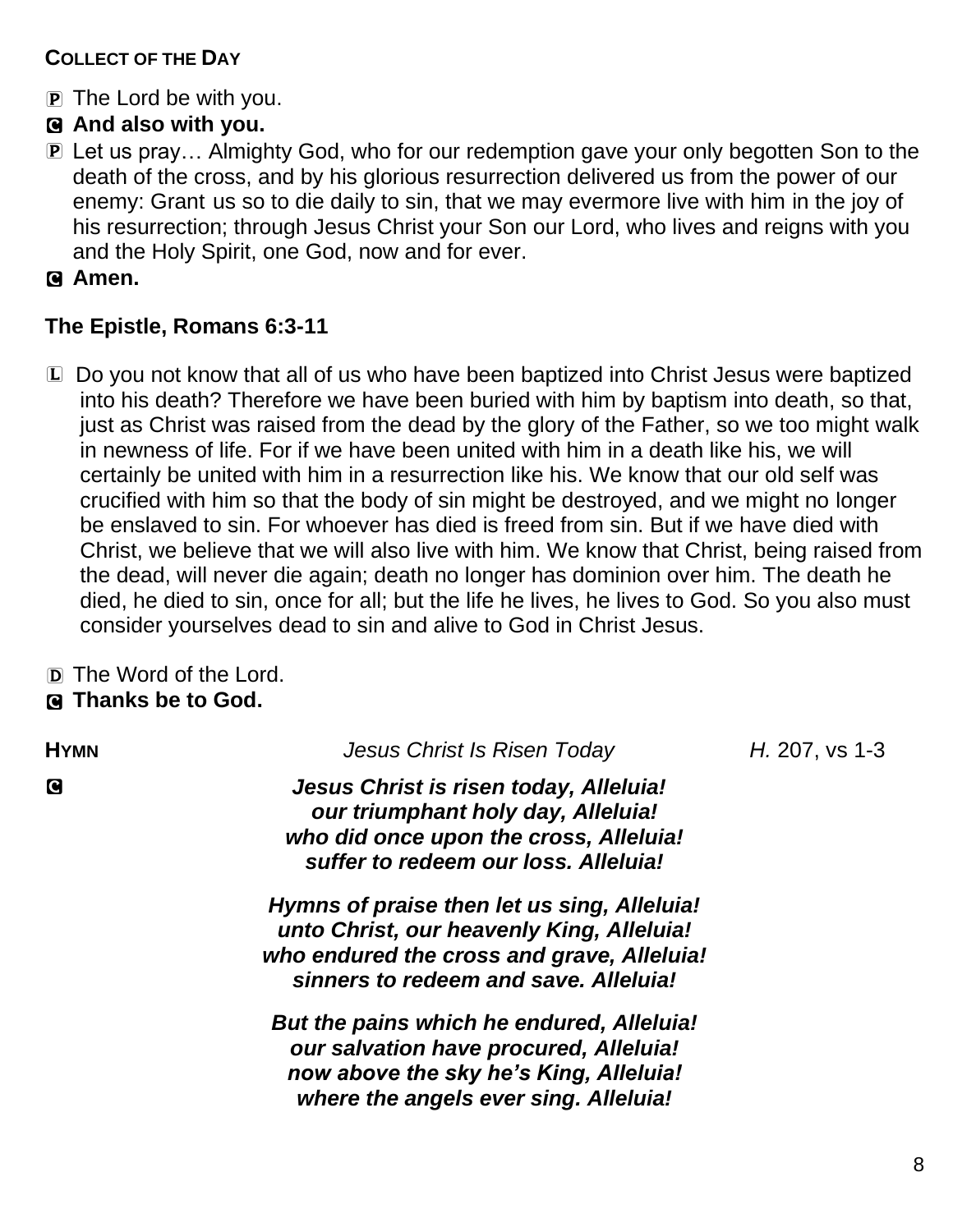## Matthew 28:1-10

After the sabbath, as the first day of the week was dawning, Mary Magdalene and the other Mary went to see the tomb. And suddenly there was a great earthquake; for an angel of the Lord, descending from heaven, came and rolled back the stone and sat on it. His appearance was like lightning, and his clothing white as snow. For fear of him the guards shook and became like dead men. But the angel said to the women, "Do not be afraid; I know that you are looking for Jesus who was crucified. He is not here; for he has been raised, as he said. Come, see the place where he lay. Then go quickly and tell his disciples, `He has been raised from the dead, and indeed he is going ahead of you to Galilee; there you will see him.' This is my message for you." So they left the tomb quickly with fear and great joy, and ran to tell his disciples. Suddenly Jesus met them and said, "Greetings!" And they came to him, took hold of his feet, and worshiped him. Then Jesus said to them, "Do not be afraid; go and tell my brothers to go to Galilee; there they will see me."

**Sermon** Michael Durning

*[Please be seated.]*

**OFFERTORY HYMN** *Good Christians All* **H.** 205 vs 1,2,3

**THE GREAT THANKSGIVING:** Eucharistic Prayer A

- $\mathbf{P}$  The Lord be with you.
- C **And also with you.**
- P Lift up your hearts.
- C **We lift them to the Lord.**
- P Let us give thanks to the Lord our God.
- C **It is right to give him thanks and praise.**
- P It is right, and a good and joyful thing, always and everywhere to give thanks to you, Father Almighty, Creator of heaven and earth. But chiefly are we bound to praise you for the glorious resurrection of your Son Jesus Christ our Lord; for he is the true Paschal Lamb, who was sacrificed for us, and has taken away the sin of the world. By his death he has destroyed death, and by his rising to life again he has won for us everlasting life. Therefore, we praise you, joining our voices with Angels and Archangels and with all the company of heaven, who for ever sing this hymn to proclaim the glory of your Name:
- A *Holy, holy, holy Lord, God of power and might, Holy, holy, holy Lord, God of power and might, heaven and earth are full, full of your glory. Hosanna in the highest. Hosanna in the highest. Blessed is he who comes in the name of the Lord. Hosanna in the highest. Hosanna in the highest.*

*[Please stand or kneel, as you choose.]*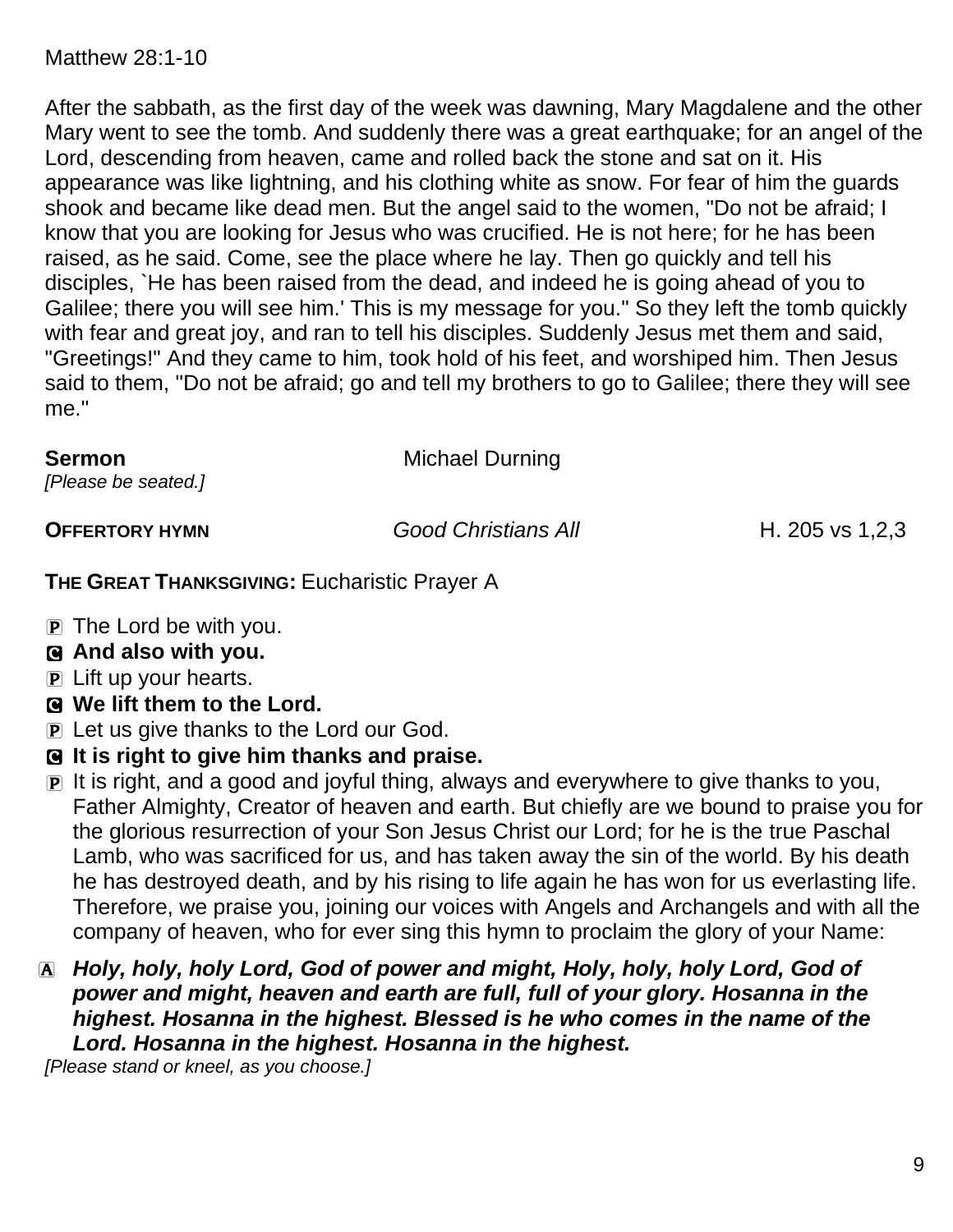P Holy and gracious Father: In your infinite love you made us for yourself, and, when we had fallen into sin and become subject to evil and death, you, in your mercy, sent Jesus Christ, your only and eternal Son, to share our human nature, to live and die as one of us, to reconcile us to you, the God and Father of all.

He stretched out his arms upon the cross, and offered himself, in obedience to your will, a perfect sacrifice for the whole world.

On the night he was handed over to suffering and death, our Lord Jesus Christ took bread; and when he had given thanks to you, he broke it, and gave it to his disciples, and said, "Take, eat: This is my Body, which is given for you. Do this for the remembrance of me."

P After supper he took the cup of wine; and when he had given thanks, he gave it to them, and said, "Drink this, all of you: This is my Blood of the new Covenant, which is shed for you and for many for the forgiveness of sins. Whenever you drink it, do this for the remembrance of me." Therefore we proclaim the mystery of faith:

## C **Christ has died. Christ is risen. Christ will come again.**

- P We celebrate the memorial of our redemption, O Father, in this sacrifice of praise and thanksgiving. Recalling his death, resurrection, and ascension, we offer you these gifts.
- P Sanctify them by your Holy Spirit to be for your people the Body and Blood of your Son, the holy food and drink of new and unending life in him. Sanctify us also that we may faithfully receive this holy Sacrament, and serve you in unity, constancy, and peace; and at the last day bring us with all your saints into the joy of your eternal kingdom.

All this we ask through your Son Jesus Christ: By him, and with him, and in him, in the unity of the Holy Spirit all honor and glory is yours, Almighty Father, now and for ever.

## **Amen.**

## **THE LORD'S PRAYER**

- P And now, as our Savior Christ hath taught us, we are bold to say,
- C **Our Father, who art in heaven, hallowed be thy Name, thy kingdom come, thy will be done, on earth as it is in heaven. Give us this day our daily bread. And forgive us our trespasses, as we forgive those who trespass against us. And lead us not into temptation, but deliver us from evil. For thine is the kingdom, and the power, and the glory, for ever and ever. Amen.**

### **BREAKING OF THE BREAD**

- P Alleluia. Christ our Passover is sacrificed for us.
- C **Alleluia. Therefore let us keep the feast. Alleluia.**
- P The Gifts of God for the People of God. Take them in remembrance that Christ died for you, and feed on him in your hearts by faith, with thanksgiving.